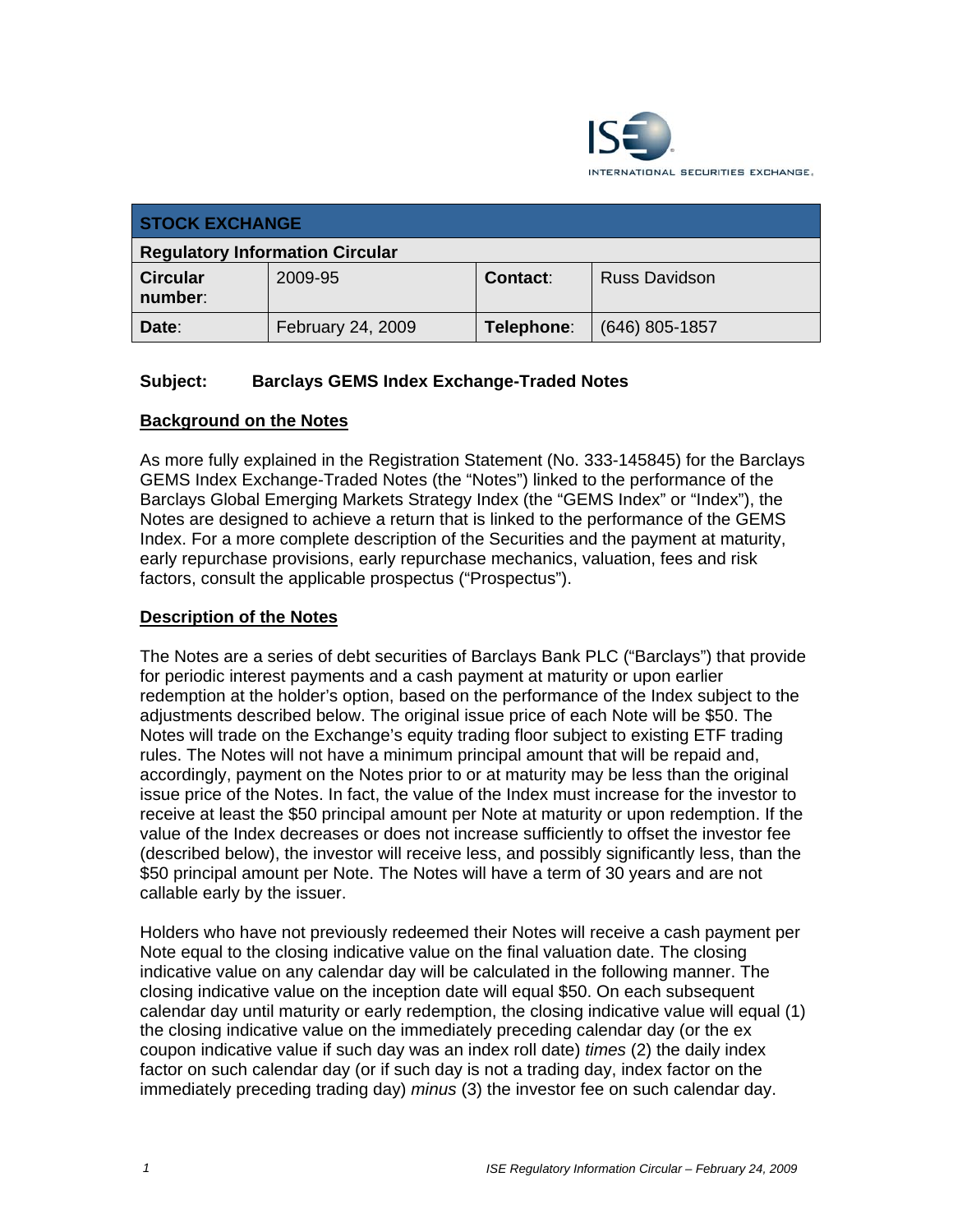The ex coupon indicative value on any index roll date will equal (1) the closing indicative value on such date *minus* (2) the amount of the interest payment per Note that will be paid on the coupon payment date immediately following such date. An index roll date is the 15th day of each month, beginning on February 15, 2008 and ending on January 15, 2038, or, if any such day is not a trading day in all of the relevant cities, then the next following day that is a trading day in all the relevant cities. The relevant cities are Bangkok, Bogotá, Budapest, Buenos Aires, Istanbul, Jakarta, Johannesburg, London, Manila, Mexico City, Moscow, Mumbai, New York, Rio de Janeiro, Santiago de Chile, Seoul and Warsaw. The daily index factor on any trading day will equal (1) the closing level of the Index on such trading day *divided by* (2) the closing level of the Index on the immediately preceding trading day. The investor fee is equal to 0.89% per year *times* the closing indicative value *times* the daily index factor. The investor fee on the inception date will equal zero. On each subsequent calendar day until maturity or early redemption, the investor fee will be equal to (1) 0.89% *times* (2) the closing indicative value on the immediately preceding calendar day (or the ex coupon indicative value if such day was an index roll date) *times* (3) the daily index factor on that day (or, if such day is not a trading day, index factor on the immediately preceding trading day) *divided by* (4) 365.

#### **Redemption Option**

Prior to maturity, holders may, subject to certain restrictions, redeem their Notes on any Redemption Date (defined below) during the term of the Notes provided that they present at least 50,000 Notes for redemption. Holders may also act through a broker or other financial intermediary (such as a bank or other financial institution not required to register as a broker-dealer to engage in securities transactions) that is willing to bundle their Notes for redemption with other investors' Notes. If a holder chooses to redeem their Notes, the holder will receive a cash payment per Notes equal to the closing indicative value on the applicable valuation date. The valuation date is each trading day from February 4, 2008 to January 28, 2038, inclusive or, if such date is not a trading day, the next succeeding trading day. A redemption date is the third trading day following each valuation date (other than the final valuation date). The final redemption date will be the third trading day following the valuation date that is immediately prior to the final valuation date. In the event that payment upon redemption is deferred beyond the original redemption date, penalty interest will not accrue or be payable with respect to that deferred payment.

#### **Redemption Procedure**

To redeem the Notes, holders must instruct their broker or other person through whom they hold their Notes to take the following steps: (i) deliver a notice of redemption to Barclays via email by no later than 3:00 p.m. Eastern Time ("ET") on the trading day prior to the applicable Valuation Date; if Barclays receives such notice by the time specified, it will respond by sending the holder a form of confirmation of redemption, (ii) deliver the signed confirmation of redemption to Barclays via facsimile in the specified form by 3:00 p.m. ET on the same day; Barclays or its affiliate must acknowledge receipt in order for the confirmation to be effective, (iii) instruct holder's Depository Trust Company ("DTC") custodian to book a delivery vs. payment trade with respect to holder's Notes on the Valuation Date at a price equal to the applicable daily redemption value, facing Barclays Capital DTC 5101 and (iv) cause holder's DTC custodian to deliver the trade as booked for settlement via DTC at or prior to 10:00 a.m. ET on the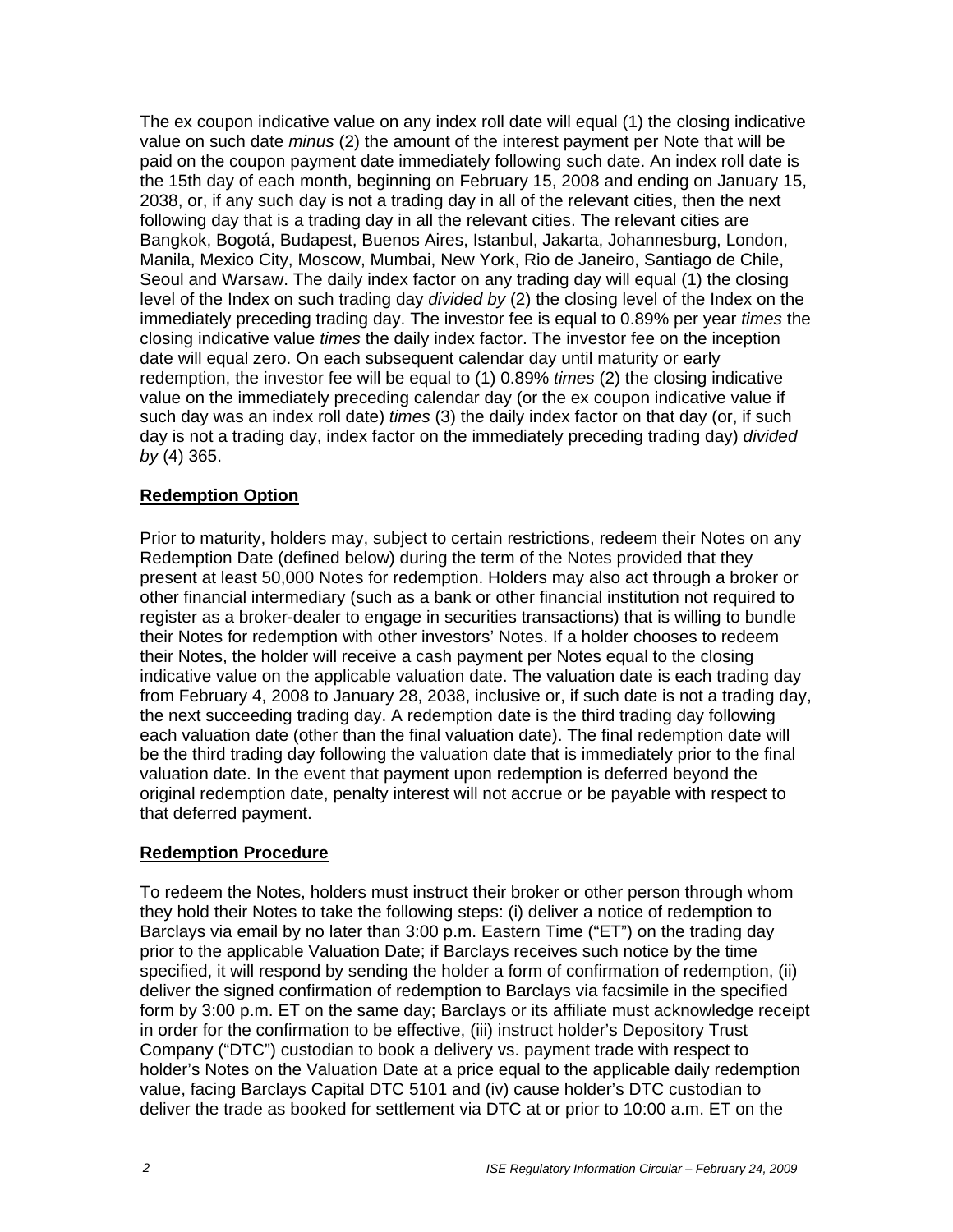applicable redemption date (the third trading day following the Valuation Date).

### **Default**

If an event of default occurs and the maturity of the Notes is accelerated, Barclays will pay the default amount in respect of the principal of the Notes at maturity. The default amount for the Notes on any day will be an amount, determined by the calculation agent in its sole discretion, equal to the cost of having a qualified financial institution, of the kind and selected as described below, expressly assume all Barclays' payment and other obligations with respect to the Notes as of that day and as if no default or acceleration had occurred, or to undertake other obligations providing substantially equivalent economic value to the holders of the Notes with respect to the Notes. That cost would equal: (i) the lowest amount that a qualified financial institution would charge to effect this assumption or undertaking, plus (ii) the reasonable expenses, including reasonable attorney's fees, incurred by the holders of the Notes in preparing any documentation necessary for this assumption or undertaking.

During the default quotation period for the Notes (described below), the holders of the Notes and/or Barclays may request a qualified financial institution to provide a quotation of the amount it would charge to effect this assumption or undertaking. If either party obtains a quotation, it must notify the other party in writing of the quotation. The amount referred to in item (i) above will equal the lowest, or, if there is only one, the only, quotation obtained, and as to which notice is so given, during the default quotation period. With respect to any quotation, however, the party not obtaining the quotation may object on reasonable and significant grounds, to the assumption or undertaking by the qualified financial institution providing the quotation and notify the other party in writing of those grounds within two business days after the last day of the default quotation period, in which case that quotation will be disregarded in determining the default amount. The default quotation period is the period beginning on the day the default amount first becomes due and ending on the third business day after that day, unless: (i) no quotation of the kind referred to above is obtained or (ii) every quotation of that kind obtained is objected to within five business days after the due date as described above. If either of these two events occurs, the default quotation period will continue until the third business day after the first business day on which prompt notice of a quotation is given as described above. If that quotation is objected to as described above within five business days after that first business day, however, the default quotation period will continue as described in the prior sentence and this sentence. In any event, if the default quotation period and the subsequent two business day objection period have not ended before the Final Valuation Date, then the default amount will equal the principal amount of the Notes.

#### **Description of the Index**

The Index (Bloomberg Symbol: BXRTGEM1) was created in January 2007 by Barclays Capital (the "index sponsor"), a division of Barclays Bank PLC, to provide investors with exposure to local currencies in emerging markets through short-term, liquid and diversified instruments. The Index is intended to replicate a diversified, multi-national money markets strategy by reflecting the total return— including both exchange rate movements and implied local deposit rates—of U.S. dollar investments in the 15 emerging market currencies that the Index comprises.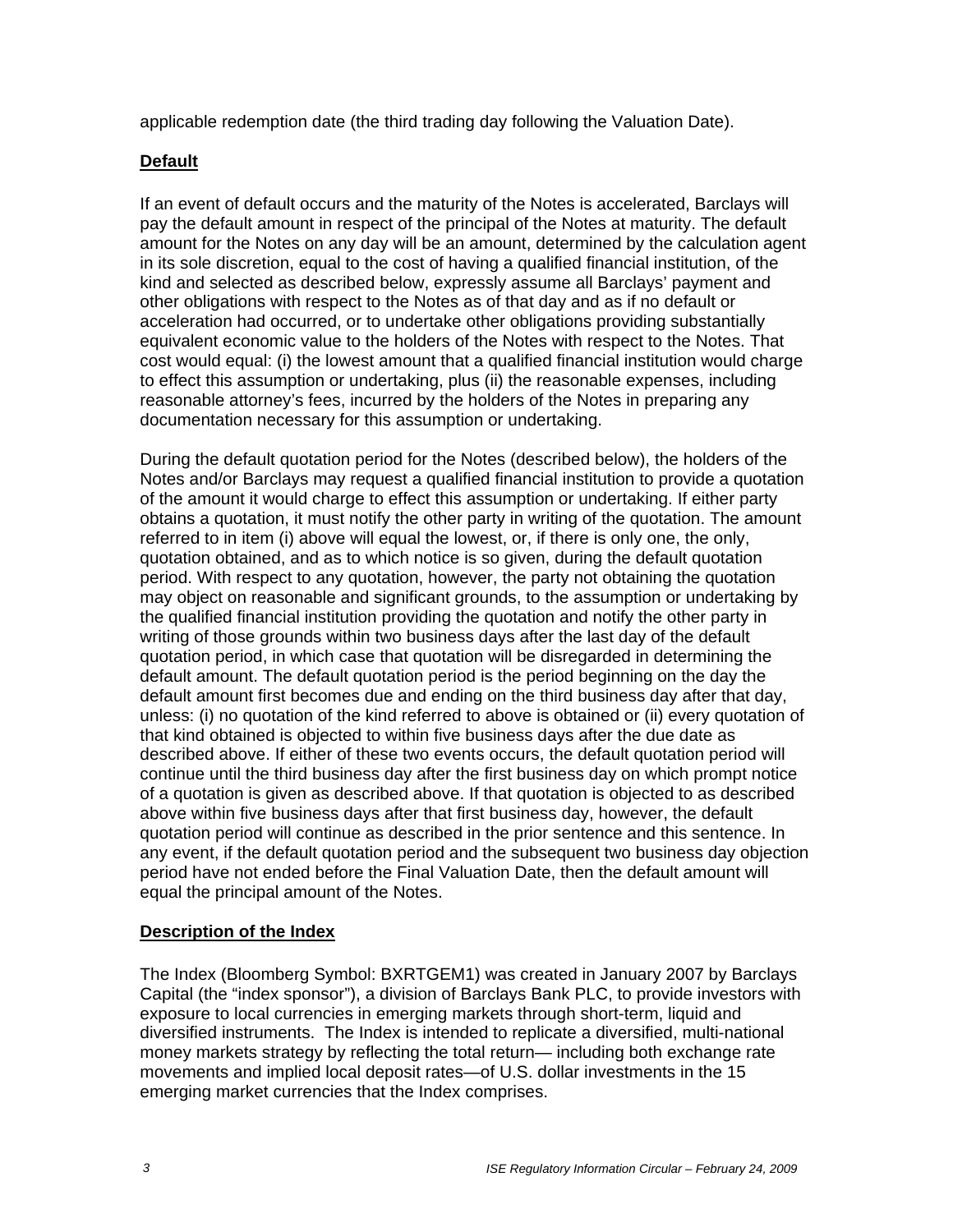The 15 index constituent currencies are divided into three regional sub-indices for purposes of calculating the Index: (i) Eastern Europe, Middle East and Africa, which includes the Hungarian forint, the Polish zloty, the Russian ruble, the South African rand and the Turkish lira; (ii) Latin America, which includes the Argentine peso, the Brazilian real, the Chilean peso, the Colombian peso and the Mexican peso; and (iii) Asia, which includes the Indian rupee, the Indonesian rupiah, the Philippine peso, the South Korean won and the Thai baht.

#### **Investment Risks**

The Notes are unsecured promises of Barclays Bank PLC and are not secured debt. The Notes are riskier than ordinary unsecured debt securities. As stated in the Prospectus, an investment in the Notes includes the following risks:

- Investor returns on the Notes will not reflect the return of an investment directly linked to the GEMS Index.
- The exchange Rates between the index constituent currencies and the U.S. dollar will be influenced by unpredictable factors.
- Even if the value of the Index at maturity or upon redemption exceeds the initial Index level, holders may receive less than the principal amount of their Notes. Holders will not benefit from any increase in the value of the Index if such increase is not reflected in the value of the Index on the applicable valuation date.
- There are restrictions on the minimum number of Notes a holder may redeem and on the dates on which a holder may redeem them.
- The market value of the Notes may be influenced by many unpredictable factors, including the exchange rates between the index constituent currencies and the U.S. dollar.
- Historical values of the GEMS Index should not be taken as an indication of the future performance of the BXM Index during the term of the Notes.
- Changes in Barclays' credit ratings may affect the market value of the Notes.
- There may not be an active trading market in the Notes; sales in the secondary market may result in significant losses.
- Trading and other transactions by Barclays Bank PLC or its affiliates in instruments linked to the Index or Index components may impair the market value of the Notes.
- The liquidity of the market for the Notes may vary materially over time.
- Barclays' business activities may create conflicts of interest.
- The policies of the Barclays Capital and changes that affect the composition and valuation of the Index or the index constituent currencies could affect the amount payable on the Notes and their market value.
- There are potential conflicts of interest between the holders and the calculation agent.
- If a market disruption event has occurred or exists on a valuation date, the calculation agent can postpone the determination of the value of the Index or the maturity date or a redemption date.

#### **Exchange Rules Applicable to Trading in the Notes**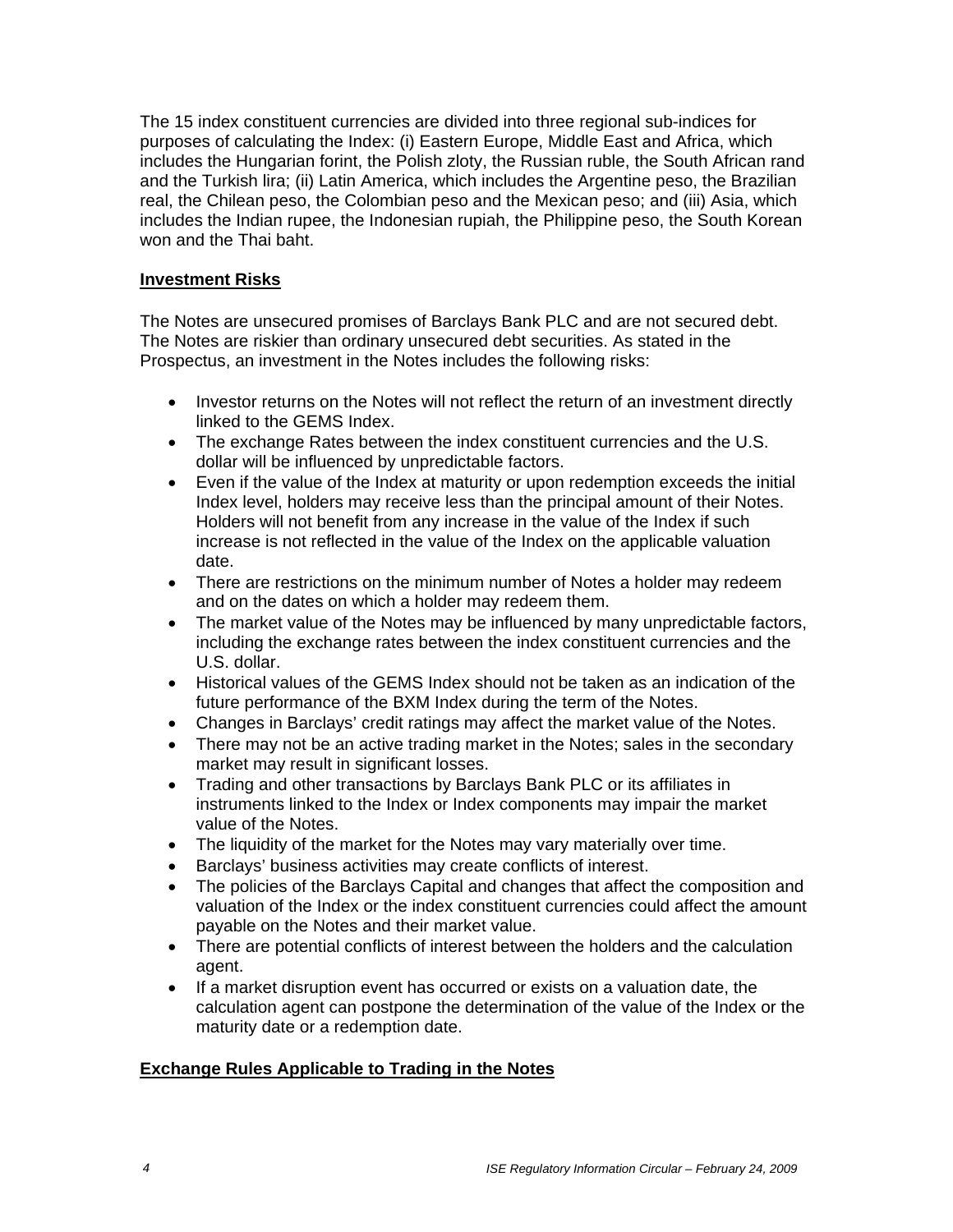The Notes are considered equity securities, thus rendering trading in the Notes subject to the Exchange's existing rules governing the trading of equity securities.

## **Trading Hours**

Trading in the Notes on ISE is on a UTP basis and is subject to ISE equity trading rules. The Notes will trade from 8:00 a.m. until 8:00 p.m. Eastern Time. Equity EAMs trading the Notes during the Extended Market Sessions are exposed to the risk of the lack of the calculation or dissemination of underlying index value or intraday indicative value ("IIV"). For certain derivative securities products, an updated underlying index value or IIV may not be calculated or publicly disseminated in the Extended Market hours. Since the underlying index value and IIV are not calculated or widely disseminated during Extended Market hours, an investor who is unable to calculate implied values for certain derivative securities products during Extended Market hours may be at a disadvantage to market professionals.

#### **Trading Halts**

ISE will halt trading in the Shares of a Trust in accordance with ISE Rule 2101(a)(2)(iii). The grounds for a halt under this Rule include a halt by the primary market because it stops trading the Shares and/or a halt because dissemination of the IIV or applicable currency spot price has ceased, or a halt for other regulatory reasons. In addition, ISE will stop trading the Shares of a Trust if the primary market de-lists the Shares.

#### **Delivery of a Prospectus**

Pursuant to federal securities laws, investors purchasing Shares must receive a prospectus prior to or concurrently with the confirmation of a transaction. Investors purchasing Shares directly from the Fund (by delivery of the Deposit Amount) must also receive a prospectus.

Prospectuses may be obtained through the Distributor or on the Fund's website. The Prospectus does not contain all of the information set forth in the registration statement (including the exhibits to the registration statement), parts of which have been omitted in accordance with the rules and regulations of the SEC. For further information about the Fund, please refer to the Trust's registration statement.

**This Regulatory Information Circular is not a statutory Prospectus. Equity EAMs should consult the Trust's Registration Statement, SAI, Prospectus and the Fund's website for relevant information.**